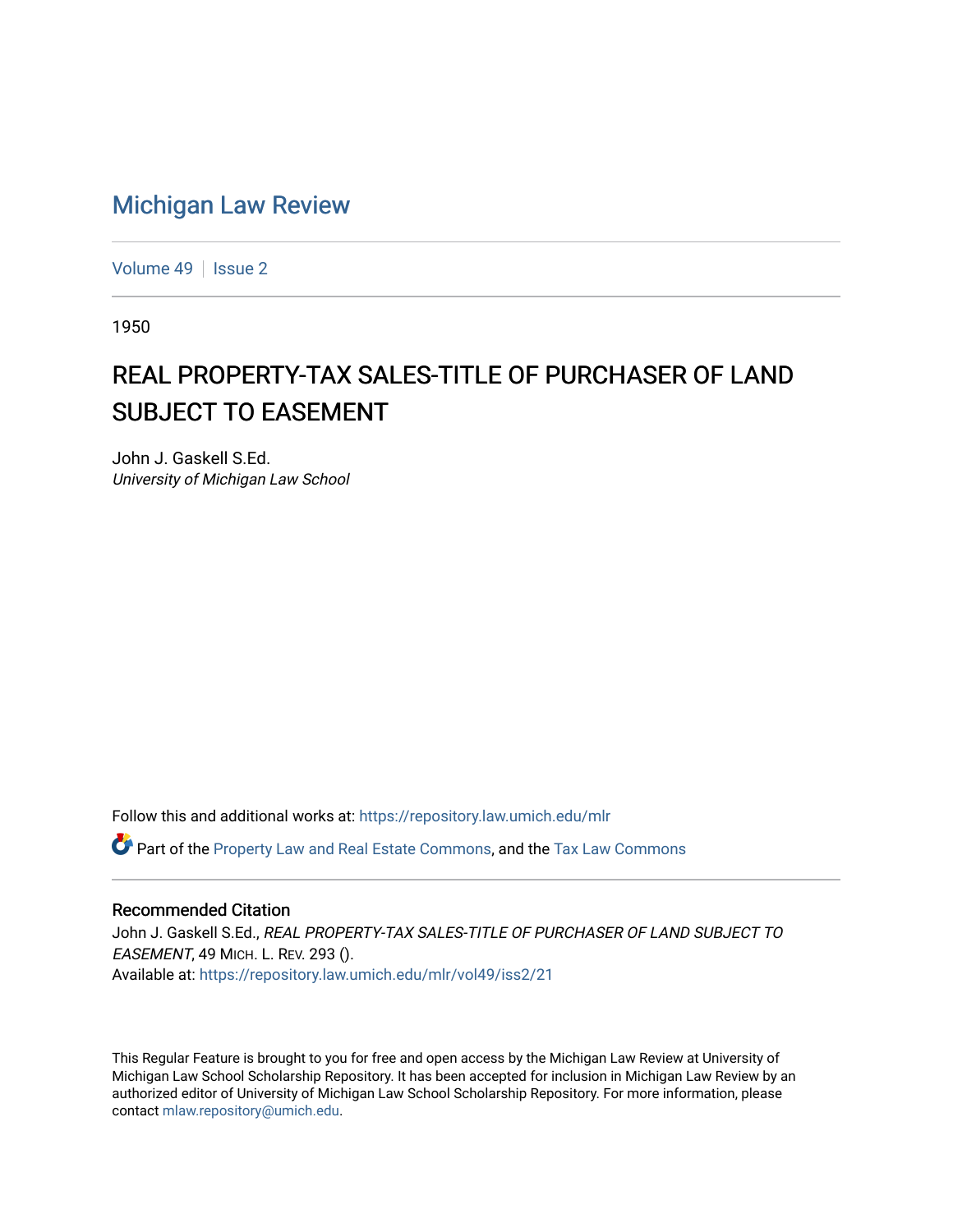REAL PROPERTY-TAX SALES-TITLE OF PURCHASER OF LAND SUBJECT TO EASEMENT-In an action to enforce a lien for taxes on real property, the defendants counterclaimed, asking for a declaratory judgment as to whether a sale of real property for nonpayment of taxes extinguishes an easement with which the property is burdened. The easement was appurtenant to an adjoining parcel of land. *Held,* an easement appurtenant is not extinguished by sale of the ser vient tenement for nonpayment of taxes. District of Columbia v. Capital Mort*gage* & *Title* Co., *Inc.,* (D.C. Cir. 1949) 84 F. Supp. 788.

In determining whether an easement appurtenant<sup>1</sup> is extinguished upon the tax sale of the servient land, the basic premise is that a valid assessment is essential to a tax lien; the property assessed and that conveyed on a tax sale must be the same.<sup>2</sup> Assessment is an equivocal word,<sup>3</sup> encompassing the steps of selecting a parcel of land, estimating its value, and preparing the list of the persons or property4 to be liable for the tax. Where the servient parcel is valued subject to

a Albertville v. Hooper, 196 Ala. 642, 72 S. 258 (1916); Ryan v. Byram, 4 Cal. (2d) 596, 51 P. (2d) 872 (1935); BLACK, TAX TITLES, 2d ed., §89 (1893).<br>4 "There are in the several states . . . two methods of listing land for taxation. One is

to list the lands as the 'summation of all interests' and the other is to list the interest of the owners of the land as set out in the assessment role. And much depends on the method of assessment as to the interest that passes to the purchaser at a tax sale." Blevins v. Smith, 104 Mo. 583 at 595, 16 S.W. 213 (1891).

<sup>1</sup> No attempt was made in the principal case, nor is one made in this note, to distinguish between cases involving easements and restrictive covenants.

<sup>2</sup>Jackson v. Smith, 153 App. Div. 724 at 727, 138 N.Y.S. 654 (1912); affd. 213 N.Y. 630, 107 N.E. 1079 (1914).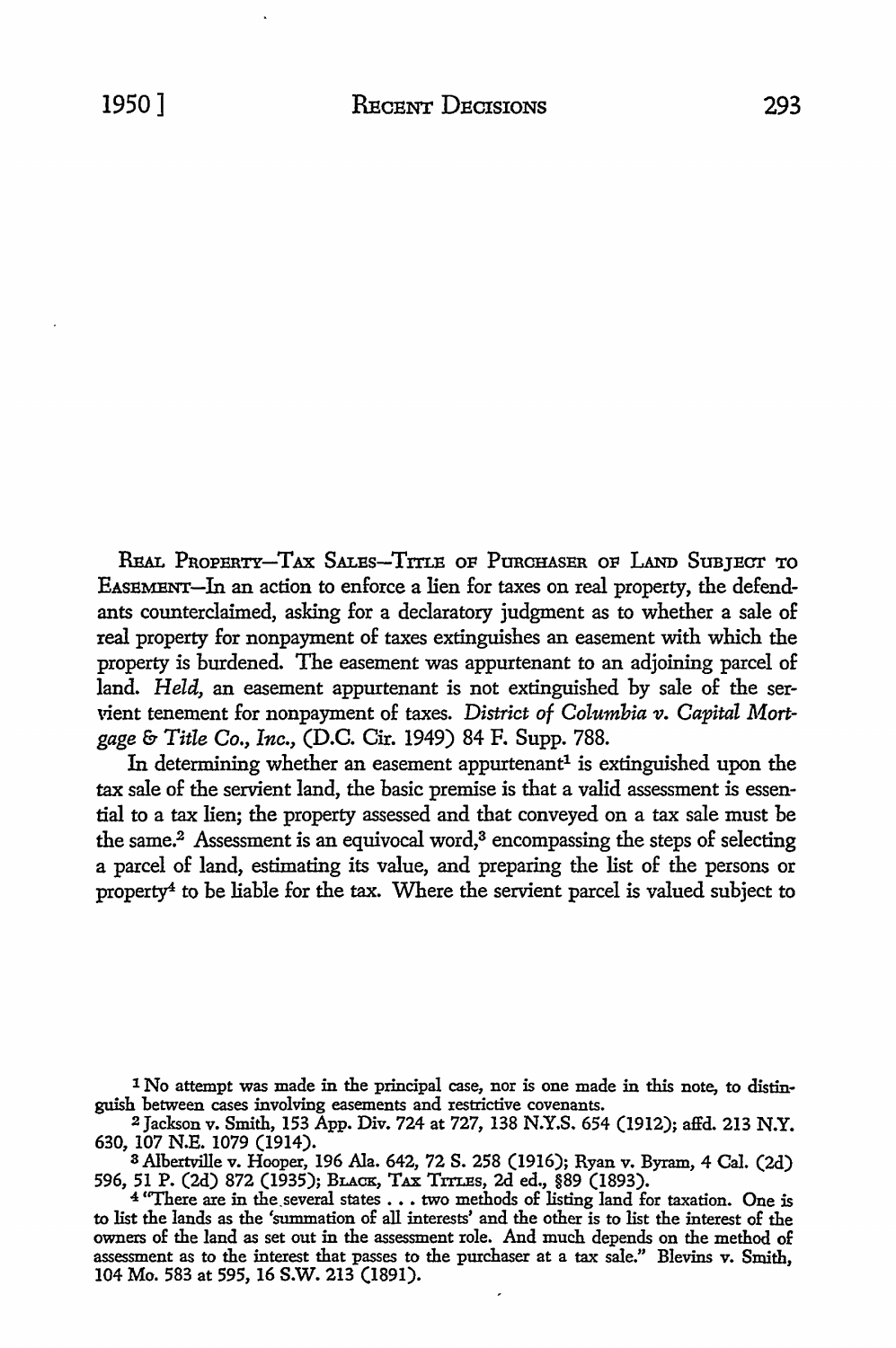the easement, and the dominant parcel is valued as enhanced by the easement appurtenant, irrespective of whether the utlimate liability is exacted against the owner personally or against the land itself, the easement should survive a tax lien sale. In the case of personal liability, the lien can attach only to property owned by that person, and the purchaser can get only a derivative title;<sup>5</sup> and where the liability is in rem, only the parcel valued and made liable for the tax can be proceeded against and sold.6 But where a parcel of land is valued as if it existed as an unencumbered fee simple, disregarding any easement that may exist, and the summation of interests therein is made liable for the tax with no personal liability against the owners contemplated, then upon the tax sale, that summation of interests passes to the purchaser.<sup>7</sup> Of course that would include the easement, when the servient estate is sold. In theory the distinctions are clear, but statutes do not spell out clearly the theory of tax liability and valuation for the particular state.<sup>8</sup> Only by judicial construction can it be determined in which category a particular jurisdiction belongs. Heavy reliance has been placed upon the statutory declaration of the title given by a tax deed, but again these must be construed. Where the statute defines the tax title as a fee simple, is the interest any less a fee simple because it is subject to an easement? Where the tax lien is prior to all other claims, liens, or encumbrances on the land, is an easement any of these, or is it an interest in the land not covered by such enumeration?9 Or where the tax title is not defined, will the section defining valuation procedure be a sufficient basis to determine the tax scheme of the state, and will it be consistent with that defining the collection procedures for the tax? Courts have also displayed an unwillingness to investigate the actual valuation processes of the assessor,10 preferring to presume the valuation was in accord with the construction placed on the statutes. Thus it would seem the varying holdings

5 Thompson v. McCorkle, 136 Ind. 484, 34 N.E. 813 (1893); Anderson v. Daugherty, 169 Ky. 308, 183 S.W. 545 (1916). BLACKWELL, TAX TITLES, 3d ed., §548 (1869).

<sup>6</sup>Jackson v. Smith, supra note 2; Ehren Realty Co. v. Magna Charta Bldg. & Loan Assn., 120 N.J. Eq. 136, 184 A. 203 (1936); Northwestern Improvement Co. v. Lowry, 104 Mont. 289, 66 P. (2d) 792 (1937); Alamogordo Improvement Co. v. Prendergast, 43 N.M. 245, 91 P. (2d) 428 (1939); Hayes et al. v. Gibbs, 110 Utah 54, 169 P. (2d) 781<br>(1946). "... that the land itself is taxed ... is only admissible as a figure of speech inasmuch as it is the owner who is really assessed in respect of his ownership of the landed property, not the soil itself." BLACK, TAX TITLES, 2d ed., §420 (1893).

7Nedderman v. City of Des Moines, 221 Iowa 1352, 268 N.W. 36 (1936); Wolfson v. Heins, 149 Fla. 499, 6 S. (2d) 858 (1942); Hill v. Williams, 104 Md. 595, 65 A. 413 (1906); BLACKWELL, TAX TITLES, 3d ed., §548 (1869).

<sup>8</sup>Kloek, "Effect of Tax Deeds on Easements Appurtenant and Rights of Way," 16 Cm.-KENT L. REv. 328 (1938) and cases and statutes discussed therein.

9 Easements preserved: ". . . a perfect and complete title in fee simple, 'free and clear of all liens and encumbrances except taxes. . . .'" Alamorgordo Improvement Co. v. Pren-<br>dergast, supra note 6 at 250; ". . . shall vest . . . title in fee . . . superior to any lien, claim or charge whatever against such lands except ..• tax ..• .'' Crawford v. Senosky, 128 Ore. 229 at 232, 274 P. 306 (1929). Easement extinguished: "[tax] ••• lien shall have priority to  $\ldots$  any recognizance, mortgage, judgment, debt, obligation or responsibility.  $\ldots$ ." Hanson v. Carr, 66 Wash. 81 at 83, 118 P. 927 (1911).

10 Jackson v. Smith, supra note 2; Alamogordo Improvement Co. v. Prendergast, supra note 6; Nedderman v. City of Des Moines, supra note 7.